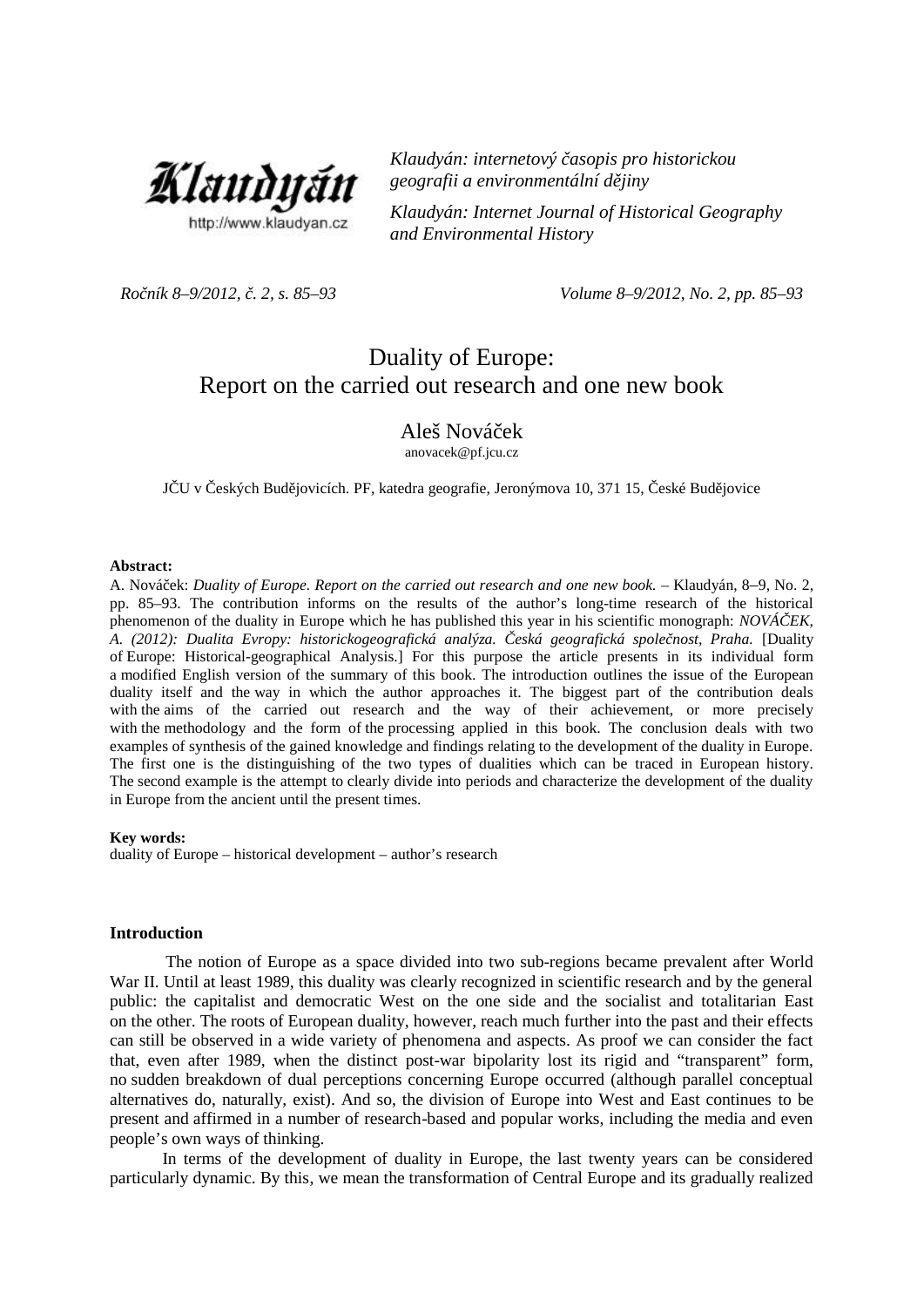orientation towards the West. This trend is interpreted – not infrequently – as a return to the natural state. What exactly is this "natural state" or, more precisely, did such a state ever exist? If so, what determined and determines its existence? These and other questions, along with a series of ongoing alterations to the European image as we know it, make this topic very current and logically encourage one to seek greater knowledge and understanding of the causes and effects of the processes that have formulated Europe's duality.

In addition to this significant research challenge, the fact that, to this point, science has primarily focused on the 20th century or on the question of Central Europe – to which part of dual Europe has it belonged in the past or does it constitute its own, independent unit. Any studies that do work with a more expansive historical perspective tend to focus on only one aspect of duality (e.g. cultural-religious), on the basis of which they describe a historical-geographical division of Europe into two parts. Authors attempting to more specifically delimit – in better instances with physical constructions and descriptions of the division and cartographic depictions of its borders – such divisions are no exception to this narrow focus. Practically all of these studies present a static understanding of duality and lack deeper historical-geographical analysis of the phenomena with its dynamic and flexible nature.

In terms of time and space, the duality of Europe exhibits a very broad reach. Consequently, the subject of interest of our new research project automatically becomes the entire territory of what is or has been defined as Europe and the time period from the classical antiquity – when, according to the author, the formation of the first clearly evident duality: north-south, occurred – to the present. Clearly, preparing a completely comprehensive study of such a topic constitutes a very ambitious undertaking and it extends significantly beyond the scope of one publication. Thus, our research on the duality of Europe focuses on two aspects: 1) conceptual delimitation of duality and 2) historical-geographical analysis of its development over time, including a description of the evolving imaginary border between Europe's two parts.

The specifically focused topic described requires an interdisciplinary approach that is capable of integrating the findings and methods of both geographical and historical research and, in some cases, that of additional social sciences. This research found an appropriate overarching paradigm in historical geography, which explores changes in the geographical organization of natural and social phenomena in relation to space and time.

#### **Research objectives and structure of the book**

The new research of duality in Europe, the results of which are published in the author's book, is based on primary objective to "find and attempt to conceptually define and spatially describe duality in Europe on the basis of analysis of its long-term development". This general intent contains, within itself, a number of research levels that are clarified in five particular objectives  $(I - V)$ . As a means of systematically and logically ordering its content, the book is divided into seven chapters. The first chapter presents an *introduction* to the topic and the structure of the research. The final chapter assesses findings and attained results in the form of a *conclusion*. The extensive list of sources utilized and literature relevant to this topic can also be considered an important part of this work, along with the appendices which detail certain analytical outcomes of the research.

The second chapter, entitled *Research and Conceptualisation of Duality in Europe*, focuses on theoretical and methodological delimitations of the research and discusses approaches and concepts that can be appropriately applied to the topic in question. Developmental theories, with their emphasis on regular patterns of spatial development and socio-geographic differentiation, assume an important position among these. A series of theoretical concepts that emphasis various understandings of the duality of Europe are presented here. Generally, positivist approaches tend to dominate which, among other things, led to the nomothetic orientation of our study. Also presented is a certain degree of confrontation with alternative views concerning the differentiation of Europe or, in other words, differing opinions on the composition of Central and East-Central Europe. Engaging with the issue through these theoretical-methodological approaches was a necessary step in the research, particularly for the subsequent formation of our own concept of European duality.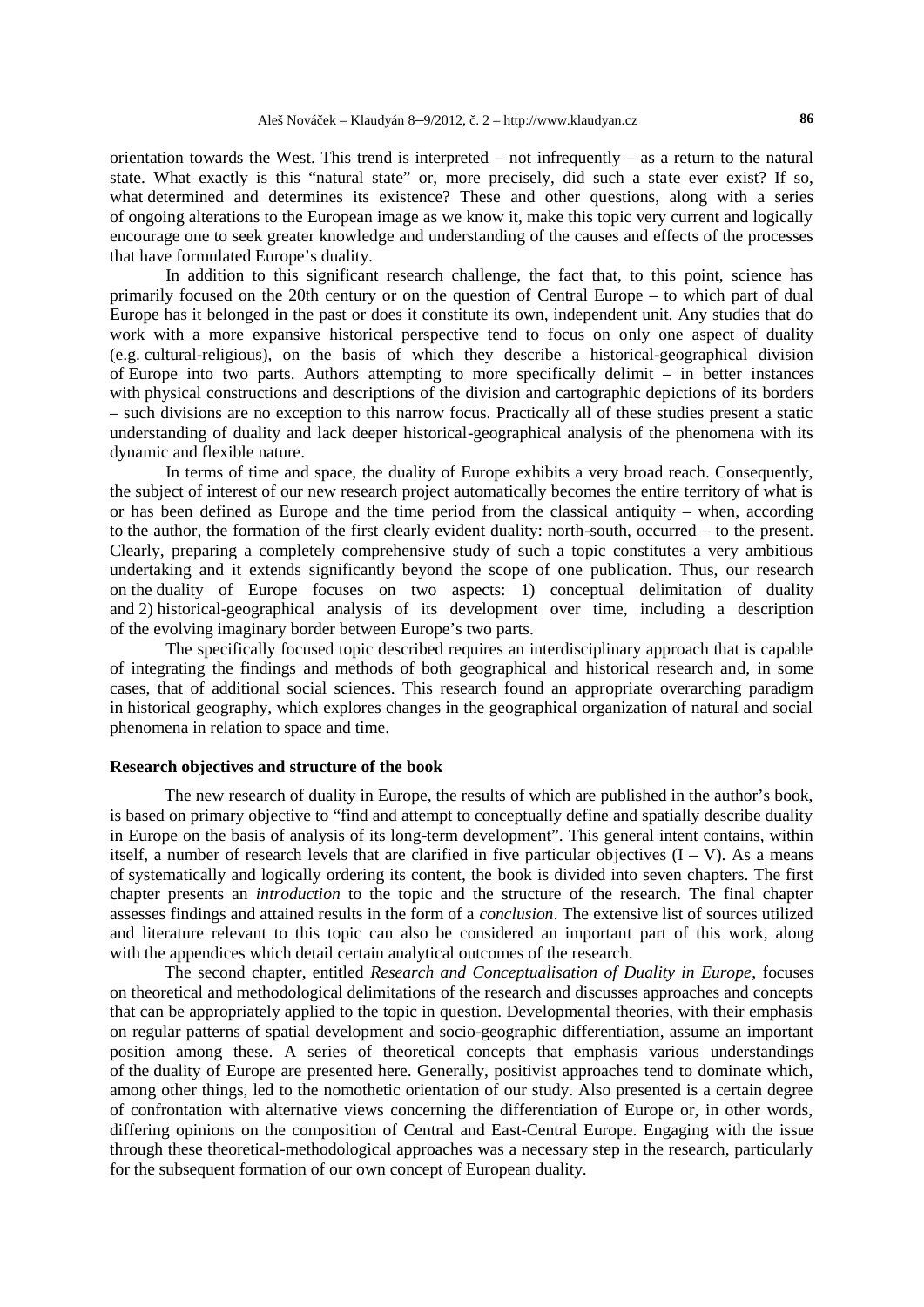The third chapter – *Assessing the Development of Duality in Europe* – presents the specific procedures and methods applied in our research. Emphasis is placed primarily on describing our own historical-geographical analysis of the development of duality in Europe. In this case, it was a precisely defined and structured process that combined elements of quantification with the so-called "soft" approach to the complexities of reality. The procedure of analysis is explained using two examples of its application: one for the pre-industrial and one for the industrial period. The creation of a new methodology led to the fulfillment of the third (III) of the lower-order objectives: "create and apply an appropriate methodological approach for historical-geographical analysis – an analysis of aspects of duality in Europe's historical territories for various time periods".

The crux of realization of the primary objective is found in the fourth through the sixth chapter. As stated above, this research objective is divided – i.e. a conceptual division – into a general and specific level of analysis of development and subsequent synthesis of findings. The following chapters' contents are in line with this.

*Delimitation of Duality in Europe*, the fourth chapter, explores the general level of the issue in question. The author presents his own concept of the duality of Europe, pursuant to objectives I and II, i.e. "formulate a concept of the duality of Europe which is more complex and dynamic and which will account for the changeable nature of contemporary reality" and "attempt to structure and create a hierarchy of the various aspects of reality, determine their weight and temporal changeability". This conception views duality as a complex phenomenon that can be studied and delimited on the basis of four aspects – groups of factors and their associated indicators: cultural (including religion), socio economic, political and ethnic. The addition of structure, a hierarchy and the determination of variables is dependent on context within the historical development of Europe. The author's concept of duality defines content delimitation in two ways: first, by determining a so-called ideal type and, second, by determining a standard ratio and interaction between both parts of Europe. The subsequent integration of these components results in a comprehensive and temporally variable picture of the duality of Europe.

In the fifth chapter (*Historical-geographical Analysis of Development of Duality in Europe*), the findings of a far-reaching historical-geographical analysis are placed into this general and partly theoretical platform in an effort to "find the main dividing lines between Europe's two parts for various time periods and to construct and cartographically present a boundary of duality" (objective IV). By delimiting its key elements (core areas, borders of duality, transition zones, etc.) the duality of Europe takes on more precise spatial contours. A total of 14 time periods from the antiquity to the present time are analyzed, resulting in the same number of maps (for illustration see Fig. 1). These can be considered one of the most important outcomes of the project. Observations concerning the development of duality are based comparing findings from temporally successive time periods, wherein emphasis is placed on clarifying specific spatial changes and processes in conjunction with teasing out the causes behind any changes. Thus, the fourth and fifth chapters together answer a number of questions posed at the outset of the research: What led to the emergence of duality in Europe and when and how was it formed? What is the crux of this duality and how has it developed over time? Is it possible to observe any boundary changes between the 'two Europes' and, if so, where did they occur?

The sixth chapter, entitled *Development of Duality in Europe: Synthesizing Conclusions*, explores the last of the objectives (V), to "generalize and explain long-term processes and trends, or regular patterns, in the development of duality; pinpoint their primary causes and, in so doing, shed light on the roots of the current state of affairs and current developments". Various passages of this concluding synthesis provide answers to the remaining initial questions from the introduction: Did this dividing line exist and evolve statically or was it subject to more or less dynamic changes over time? How can general processes and tendencies, if not regular patterns be distinguished and how do such processes correspond with certain development theories and concepts?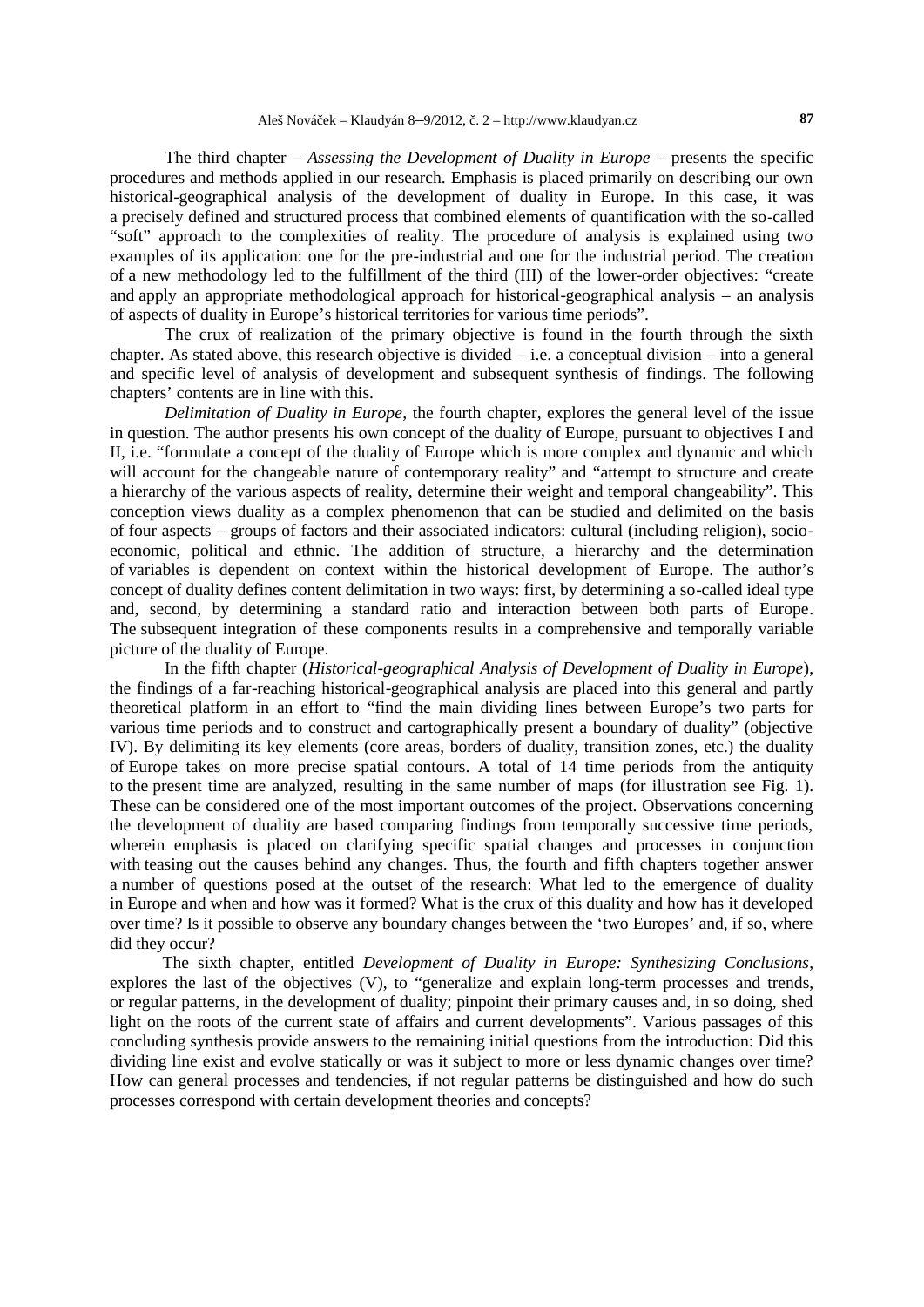#### **Applied methodology**

Selection of methodological applications designed for working with data and subsequently evaluating development of the duality of Europe were determined by the complex nature of the issue, by requirements for continuity and historical comparability as well as by the limited possibilities for utilizing certain statistical sources. The process element of broadly defined historical-geographical analysis, in particular, can be considered innovative, even though, in the eyes of some, it simply involves the application of various methods routinely used in geographical and historical research. The combination of statistical and "soft" methods also served to minimize the risks that using only one of these types of methods could present. While more precise and complicated quantification could not be fully implemented, due to the historic and complex focus of the study, a "soft" approach, by itself, could potentially lead to speculative conclusions as a result of insufficient doses of data and precision.

The analysis focused on a changing collection of historical territorial units and 14 time periods. It resulted in a classification based on values exhibited by the territorial units in the observed indicators of duality. These indicators were structured in accordance with four generally defined aspects of duality: cultural (A), socio-economic (B), political (C) and ethnic (D). Determining categories for the values of a given indicator (phenomenon) was unique for each, depending on its statistic distribution and careful comparison of the territorial units. At all levels of the analysis, categories were expressed as nominal values on a scale from zero to six, with the number three always signifying the approximate middle ground – a point of demarcation for duality. The values arrived at in this manner were further analyzed on the basis of select statistical methods to calculate so-called group indexes. On the basis of these indexes, the territorial units were classified, according to precisely defined rules, into two groups: those that belong to the first or the second part of dual Europe, i.e. to the West or the East.

The methods of analysis for the pre-statistical (pre-industrial) period were simplified in certain aspects – for logical reasons – and their results are, therefore, less exact or conclusive in nature. In the case of the statistical (industrial) period, the existence of a sufficient amount of statistical resources facilitated work with quantitative parameters and more exact categorization. In contrast, we can label certain analytical results from the period after World War II and the current postindustrial period as being less representative. In spite of the fact that, in the case of these latter periods, other indicators exist that could provide greater explanatory power (particularly qualitative indicators), our analysis refers only to the existing set of primarily quantitative indicators, so as to promote better comparability between the various time periods analyzed. The analysis' findings and the delimitation of the present-day west-east duality, especially, should be regarded as provisional in nature. Their accuracy could be confirmed by using more appropriately conceived methods or different indicators. The in-depth analysis of all 14 of the time periods was, by far, the most time consuming portion of the research.

### **Short synthesis of the development of duality in Europe**

The summary of the development of duality is focused in our work on a number of aspects. In particular, it examines changes in the relationship and relative size of both parts of historically divided Europe, including their identity, the position of their core areas and differences in stages of development. It attempts to detect long-term tendencies regarding changes in the location and nature of duality borders and transition zones, facilitating divisions between dynamic and static periods. Special emphasis is placed on identifying determining factors and causal relations behind long-term development tendencies and on reflection through the prism of certain theoretical points and generally valid patterns of spatial evolution. Valuable findings resulting from the synthesis include the identification of basic stages of European duality development. The conclusion even presents a limited attempt at predicting development trends concerning Europe's duality in the future.

As an interesting example of the conclusions resulting from such a summary, we point to the distinction between types of duality and the identification of basic stages of development. In the course of this research, we uncovered two distinct forms of duality in the development of Europe. The first, the so-called primary type of duality, describes a relationship between two unique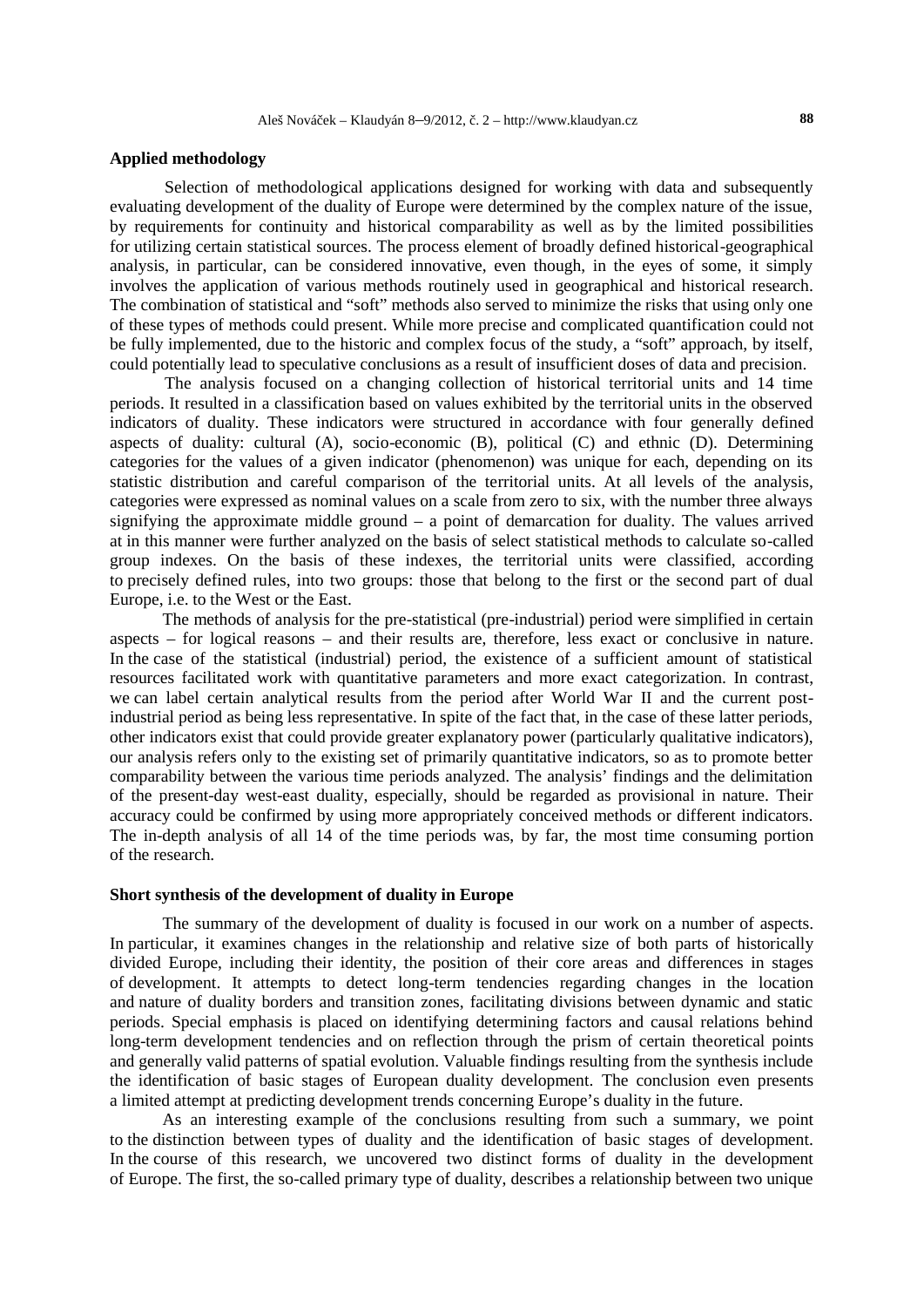and relatively equal regions with their own core areas. The second, the so-called secondary type of duality, is a characteristically uneven relationship between two regions, in which the first is a more developed area with its own core and the second is a less-developed region or a dependent territory lacking its own core area. Understandably, these are two ideal types, the elements of which have always mixed with one another in practice. As is clear in the conclusion, the secondary type of duality dominated through the majority of Europe's evolution. Its distinctive and in many ways extreme variety was the north-south duality that dominated Europe through much of classical antiquity and the early Middle Ages. During the course of the early Middle Ages, the west-east polarization of Europe gradually began to establish itself as the main form of duality. This relationship between West and East was originally based on the primary type of duality. However, beginning in the 13th century it gradually took on more elements of the secondary type. This long-lasting state of affairs was later altered by two additional temporary changes. Each of these resulted from Russia's emergence as the core power of the East. This happened first around the transition from the 18th to the 19th century (or during the 18th and the first half of the 19th centuries), when the ratio between elements of primary and secondary duality were more or less equal. The second instance was the period from 1945 to 1989, in which case it was a specific form of the primary type of duality. In terms of the concept of this work, it is clear that while the secondary type of duality, characteristic of the period of west-east duality, is conditioned primarily by the socio-economic aspect (i.e. aspect B), the greater portion of elements of primary type of duality were evident in periods dominated by the cultural and political aspects (A and C, see Tab. 1).

By generalizing the evolution of the duality of Europe, it was able to identify a number of basic stages (see Tab. 1). These differ from one another in their orientation or in the dominant type of duality as well as in the primary aspect determining the duality, the position of core areas or other characteristics. While the long period dominated by north-south duality comprises only one stage, the period characterized by west-east duality can be divided into four distinct stages. The exceptional "x4" stage stands out as being substantially different in nature than the long-term development tendencies evident within the framework of the other stages. It applies to the period from 1945 to 1989 and should be viewed as a unique exception.

| Stage           |                  | Time period                            | Orientation             | Prevailing | Position of | Main aspects behind the delimitation       |
|-----------------|------------------|----------------------------------------|-------------------------|------------|-------------|--------------------------------------------|
|                 |                  |                                        | of duality <sup>1</sup> | type of    | the core    | of duality <sup>2</sup> and its conception |
|                 |                  |                                        |                         | duality    | area(s)     |                                            |
| $\mathbf{I}$ .  |                  | $1st$ half $1st$ millennium            |                         | secondary  |             | A: "civilized" South – "barbaric"          |
|                 |                  | $BC - 800 AD$                          | $S - (N)$               | (specif.)  | S           | North                                      |
| $\mathbf{II}$ . |                  | $800$ – early 13 <sup>th</sup> cent.   | $W - E$                 | primary    | W, E        | A: Western – Eastern cultural scope        |
|                 | 2.               |                                        |                         |            |             | A, B: more developed / Western –           |
|                 |                  | $13^{th}$ cent. $-17^{th}$ cent.       | $W - (E)$               | secondary  | W           | backward / Eastern cultural scope          |
|                 | 3.               | $18th$ cent. – mid- $19th$             |                         | secondary/ | W, part.    |                                            |
|                 |                  | cent.                                  | $W - E?$                | primary    | also E      | B: developed West – backward East          |
|                 | $\overline{4}$ . | $2nd$ half of 19 <sup>th</sup> cent. - |                         |            |             |                                            |
|                 |                  | $1st$ half of $20th$ cent.             |                         |            |             |                                            |
|                 |                  | and after 1989                         | $W - (E)$               | secondary  | W           | B: developed West – backward East          |
|                 |                  |                                        |                         | primary    |             |                                            |
|                 | x4.              | 1945-1989                              | $W - E$                 | (specif.)  | W, E        | $C: Western - Eastern$                     |

**Tab. 1:** Evolutionary stages of European duality

*Source: Author's own design.*

*Notes:* <sup>1</sup> The orientation of duality describes the relationship between both parts of Europe:  $S =$  South,

 $N = North$ ,  $W = West$ ,  $E = East$ .

<sup>2</sup> Aspects: A = cultural, B = economic and social, C = political.

On the whole, we can affirm that this new study brings a new perspective to the research topic, i.e. the differentiation of Europe. It views European duality as a complex phenomenon that is dynamic both in its content and its spatial delimitation. In contrast to other studies that deal with this topic tangentially or with certain biases, it presents a specific, comprehensive and relatively systematic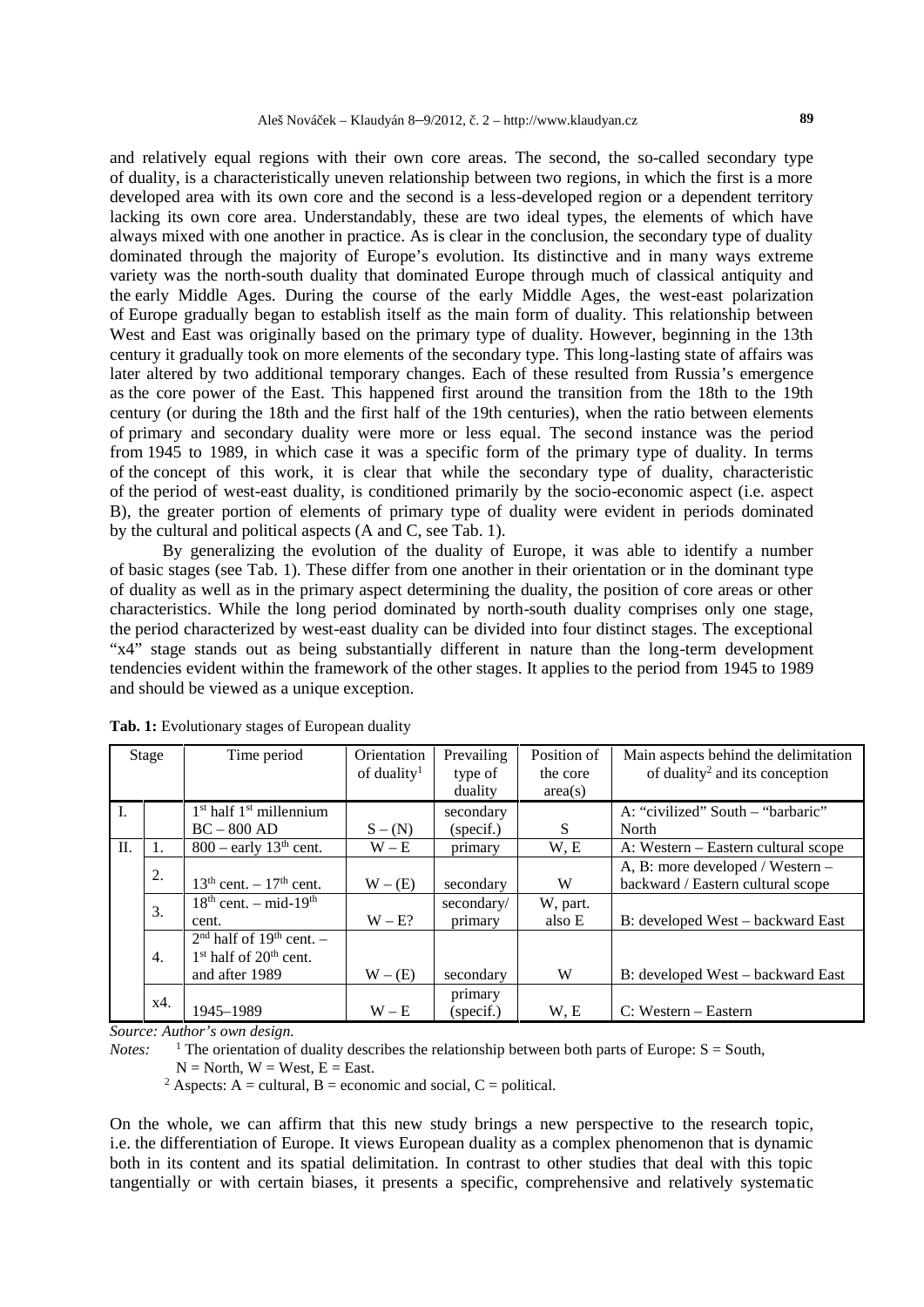construction. The conclusions and findings are based upon thorough analysis which gives them some precise lines of reasoning. On the basis of these results, the study attempted to make concrete delimitations of duality for the various time periods examined. Fourteen original maps were created for this purpose (for illustration see Fig. 1). In addition to findings regarding the continuity and roots of the current state of





0 100 200 300 400 500 600 700 800 900 1000 *Source: Author's own design; historical boundaries according to Gur ák (2004). Legend:*

- - present-day boundaries
	- main duality boundary
	- West (in the cultural sense); dark blue: the most developed western core area
	- East (in the cultural sense)

– historical boundaries (selection)

– Orient, i.e. non-European / Islamic civilization; pale green is used for non-European areas



- strong Western influence in non-Western regions – strong Eastern influence in non-Eastern regions
- strong Oriental influence on the European territory
- economic and socially backward / less developed European regions; the more dense raster the least developed regions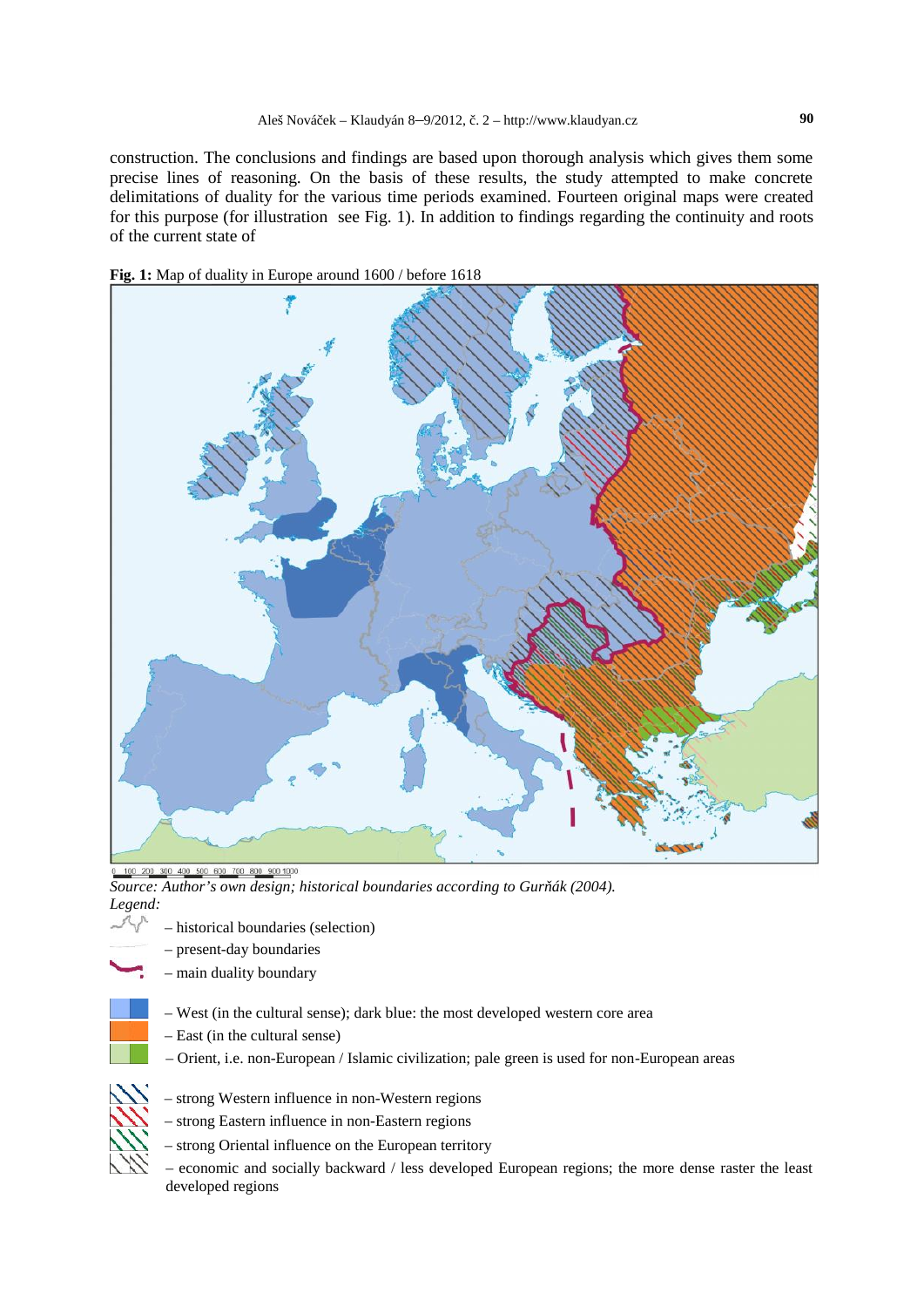European duality, we also recognize the contribution of the broad introductory discussion of concepts, which summarizes current knowledge regarding this topic. In particular, the creation of a robust concept of duality as well as a methodology involving the application of several original approaches, are valuable contributions. The process of defining and delimitating the evolution of duality in Europe also involved the establishment of a number of terms, necessary for analysis and assessment. These include duality border, transition zone, westernization, easternization, etc. To this point, these terms have been rarely and inconsistently used in academic work. The distinction of two types of duality, referred to as primary and secondary, can also be considered an innovation.

The new book argues, with evidence, that perceiving Europe as space that has been historically divided into two parts has its foundation. In relation to Central and East-Central Europe, it does not agree, from a historical standpoint, with the notion – put forth by others – that this territory constitutes a unified and sufficiently distinctive whole. Rather, this region is a unique transition zone between West and East. Its territory can be shown to change back and forth between one or the other part of Europe, depending on the variables involved and on changed in the border of duality.

#### **Acknowledgement**

This paper is based on the results of research projects supported by the Grant Agency of the Czech Republic No. P410/12/G113.

#### **References**

- ALDCROFT, D. H., MOREWOOD, S. (1995): Economic change in Eastern Europe since 1918. Elgar, Aldershot, 277 p.
- BAIROCH, P., LÉVY-LEBOYER, M., eds. (1978): Disparities in Economic Development since the Industrial Revolution. St. Martin´s Press, New York, 428 p.
- BAKER, A. R. H. (2003): Geography and History. Bridging and Divide. Cambridge University Press, Cambridge, 279 p.
- BARRACLOUGH, G., ed. (1970): Eastern and Western Europe in the Middle Ages. Harcourt Brace Jovanovich Inc., London, 216 p.

BIBÓ, I. (1997): Bída malých národ východní Evropy. Vybrané spisy. Dopln k–Kalligram, Brno–Bratislava, 612 p.

- BRAUDEL, F. (1974): Capitalism and Material Life, 1400–1800. Harper and Row, New York, 462 p.
- BUTLIN, R. A., DODGSHON, R. A., eds. (1998): An Historical Geography of Europe. Clarendon Press, Oxford, 373 p.
- CAHNMAN, W. J. (1949): Frontiers between East and West in Europe. Geographical Review, 39, pp. 605–624.
- CHIROT, D., ed. (1991): The Origins of Backwardness in Eastern Europe. Economic and Politics from the Middle Ages until the Early Twentieth Century. University of California Press, Berkeley–Los Angeles– Oxford, 260 p.
- CHROMÝ, P. (2004): Historická a kulturní geografie a nové přístupy v regionálním studiu. Dissertation. Charles University, Faculty of Science, Praha, 258 p.
- COLE, J. (1996): Geography of the World´s Major Regions. Routledge, New York, 474 p.
- COX, H. E., HUPCHICK, D. P. (2001): The Palgrave Concise Historical Atlas of Eastern Europe. Palgrave, New York, 130 p.
- CRAMPTON, R., CRAMPTON, B. (1996): Atlas of Eastern Europe in the Twentieth Century. Routledge, London, 297 p.
- DAVIES, N. (2007): Europa miedzy wschodem a zachodem. Znak, Kraków, 351 p.
- FORST deBATTAGLIA, O. (1960): Zwischeneuropa. Geographisches Rundschau, 12, pp. 305–317.
- GUR ÁK, D. (2007): Vývoj politickej mapy stredovýchodnej a juhovýchodnej Európy historickogeografická analýza. KartPrint, Bratislava, 208 p.
- GUR<sub>Ó</sub>K, D. (2004): Dejepisný atlas Štáty v premenách storo í. Mapa Slovakia, Bratislava, 50 p.
- HÄGERSTRAND, T. (1967): Innovation diffusion as a spatial process. University of Chicago Press, Chicago, 334 p.
- HAJNAL, J. (1983): Two kinds of pre-industrial household formation system. In: Wall, R. et al. (eds.): Family forms in historic Europe. Cambridge Univ. Press, Cambridge, pp. 65–104.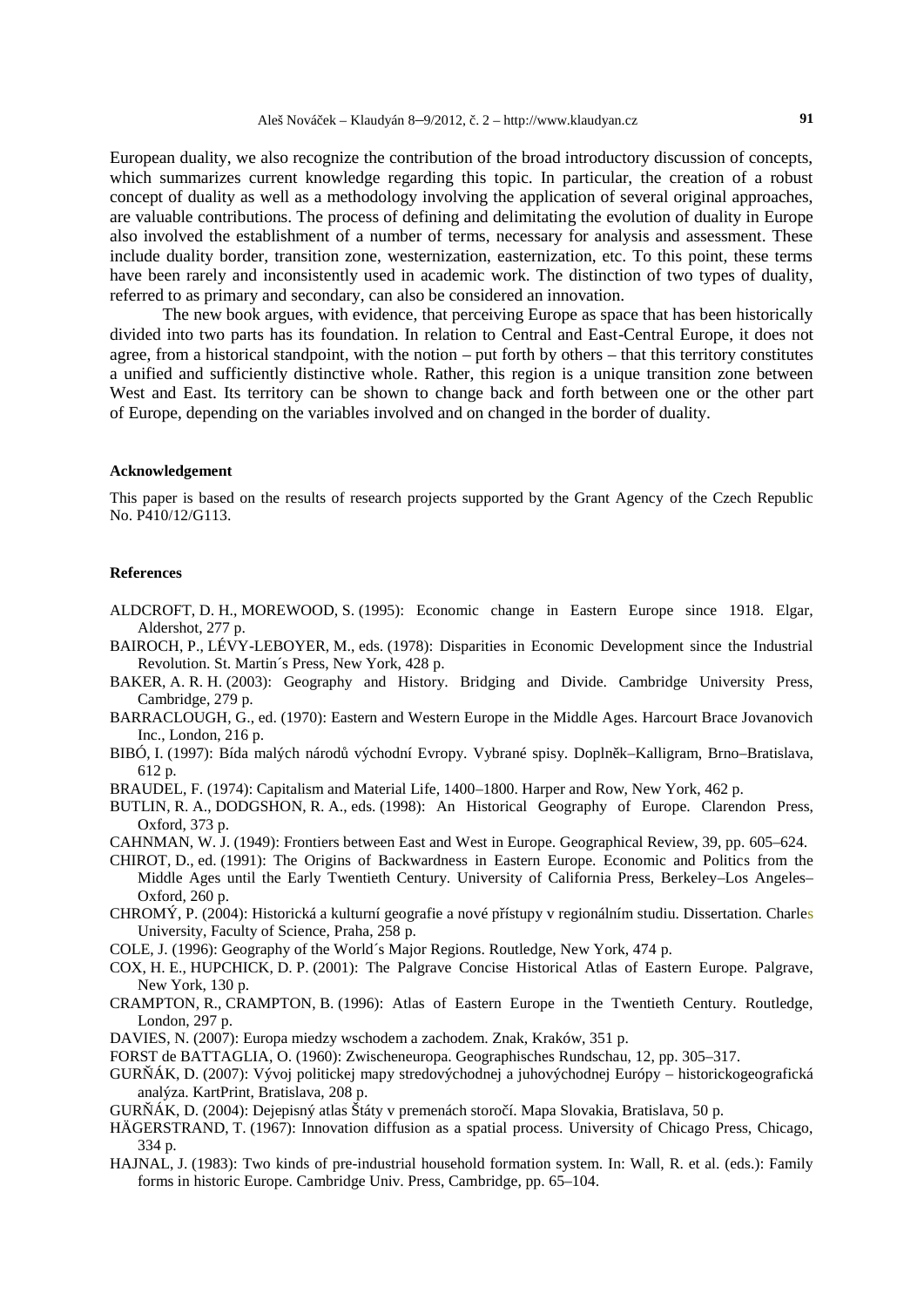- HALECKI, O. (2000): Historia Europy jej granice i podzialy. Institut Europy Srodkowo-Wschodniej, Lublin, 186 p.
- HAMPL, M. (2009): Globální systém: stav, sou asné tendence a možné perspektivy distribuce mocenského potenciálu. Geografie – Sborník ČGS, 114, No. 1, pp. 1–20.
- HAVERSATH, J.-B. (1991): Historisch-geographische Aspekte politischer Grenzen in Mitteleuropa mit besonderer Berücksichtigung der heutigen deutsch-tschechischen Grenze. Siedlungsforschung. Archäologie – Geschichte – Geographie, 9, pp. 173–198.
- HEFFERNAN, M. (1998): The Meaning of Europe: Geography and Geopolitics. Arnold, London, 294 p.
- HNÍZDO, B. (1995): Mezinárodní perspektivy politických region. Institut pro st edoevropskou kulturu a politiku, Praha, 124 p.
- HOGGART, K., BULLER, H., BLACK, R. (1995): Rural Europe. Identity and Change. Arnold, London, 319 p.
- HOHENBERG, P. M., HOLLEN LEES, L. (1985): The Making of Urban Europe 1000–1950. Harvard Univ. Press, Cambridge, 398 p.
- HUNTINGTON, S. (1996): The clash of civilisation and the remaking of the World order. Simon and Schuster, New York, 367 p.
- JORDAN, T. G. (1996): The European Culture Area. HarperCollins College Publishers, New York, 428 p.
- KREJ Í, O. (2000): Geopolitika st edoevropského prostoru. Horizonty zahrani ní politiky eské republiky a Slovenské republiky. Ekopress, Praha, 319 p.
- K EN, J. (2005): Dv století střední Evropy. Argo, Praha, 1109 p.
- KUNDERA, M. (1986): Únos západu aneb Tragédie st ední Evropy. Prom ny, 23, No. 1, pp. 134–147.
- LANDES, D. S. (2004): Bohatství a bída národ. Pro jsou někteří tak bohatí a někteří tak chudí. Nakladatelství BB/art, Praha, 632 p.
- LeGOFF, J. (2005): Kultura st edov ké Evropy. Vyšehrad, Praha, 704 p.
- LEMBERG, H. (2000): Ke vzniku pojmu "východní Evropa" v 19. století. Od "severní" k "východní" Evrop. In: Lemberg, H. (ed.): Porozum ní: eši – N mci – východní Evropa 1848–1949. Nakladatelství Lidové noviny, Praha, 350 p.
- M CZAK, A., SAMSONOWICZ, H., BURKE, P., eds. (1985): East-Central Europe in transition. From the fourteenth to the seventeenth century. Cambridge Univ. Press, Cambridge, 208 p.
- MADDISON, A. (2002): The world Economy: A Millenial Perspective. OECD Development Centre Studies, Paris, 383 p.
- MAGOCSI, P. R. (2002): Historical Atlas of Central Europe. University of Washington Press, Seattle, 274 p.
- McEVEDY, C., JONES, R. (1978): Atlas of World Population History. Penguin Books Ltd., Hahmondsworth, 368 p.
- MOORE, B. (1993): Social Origins of Dictatorship and Democracy: Lord and Peasant in the Making of the Modern World. Beacon Press, Boston, 559 p.
- NAUMANN, F. (1915): Mitteleuropa. Reimer, Berlin, 299 p.
- NOVÁČEK, A. (2010): Dualita Evropy: Historickogeografická analýza vývoje a její vymezení. Dissertation. Charles University, Faculty of Science, Praha, 223 p.
- NOVÁČEK, A. (2012a): Dualita Evropy: historickogeografická analýza. Nakladatelství ČGS edice Geographica, Praha.
- NOVÁČEK, A. (2012b): Historical-Geographical Aspects of Duality in Europe. Historická geografie, 38, No. 1,  $H\acute{U}$  AV  $R$ , Praha, pp. 185–203.
- PFISTER, C. (1994): Bevölkerungsgeschichte und historische Demographie 1500–1800. R. Oldenburg Verlag, München, 151 p.
- POLLARD, S. (1981): Peaceful Conquest. The Industrialization of Europe 1760–1970. Oxford University Press, Oxford, 451 p.
- POUNDS, N. J. G. (1969): Eastern Europe. Longman, London, 912 p.
- POUNDS, N. J. G., GREVILLE, J. (1990): An historical geography of Europe. Cambridge Univ. Press, Cambridge, 484 p.
- PURŠ, J. (1973): Pr myslová revoluce: vývoj pojmu a koncepce. Academia, Praha, 733 p.
- RÉMOND, R. (2003): Náboženství a spole nost v Evrope. Nakladatelství Lidové noviny, Praha, 273 p.
- ROSTOW, W. W. (1960): The Stages of Economic Growth: A Non-Communist Manifesto. Cambridge University Press, Cambridge, 178 p.
- RUPNIK, J. (1992): Jiná Evropa. Prostor, Praha, 352 p.
- RUSSETT, B. M. (1967): International Regions and the International System: A Study in Political Ecology. Rand McNally, Chicago, 252 p.
- RYKIEL, Z. (1990): Koncepce granic w badaniach geograficznych. Przegled geograficzny, 62, No. 1–2, pp. 23-35.